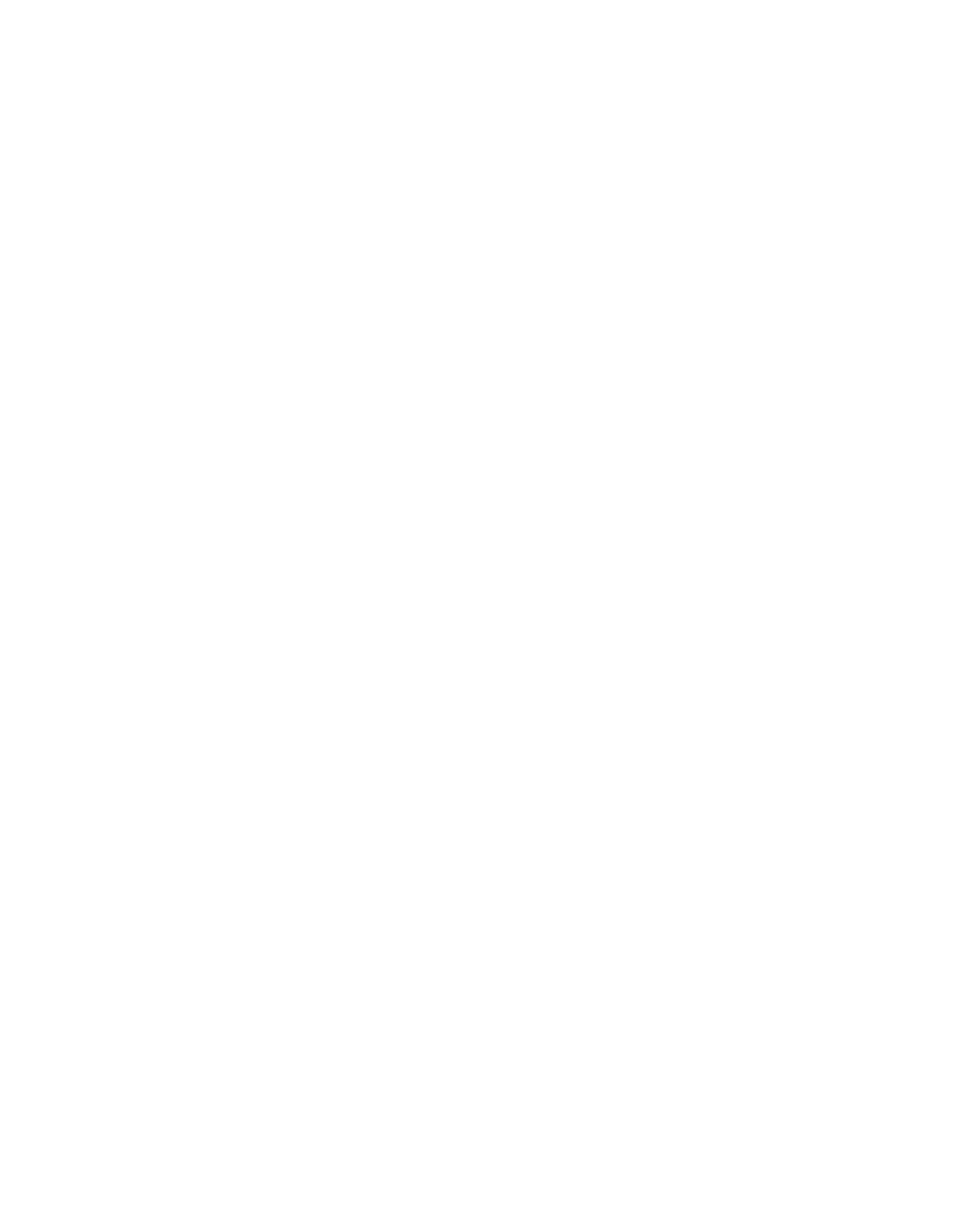## **Table of Contents**

| Introduction                                             | 1                |
|----------------------------------------------------------|------------------|
| <b>Public participation</b>                              | $\overline{2}$   |
| Overview of the document organization                    |                  |
| Part I. Iowa railroad investment plan                    | $\frac{2}{5}$    |
| Purpose                                                  | 5                |
| Key issues for lowa's railroad system today and tomorrow | 5                |
| Both freight and passenger                               | 6                |
| Freight                                                  | $\bf 8$          |
| Passenger                                                | $\boldsymbol{9}$ |
| Goals                                                    | 10               |
| Action plan for addressing lowa's railroad issues        | 11               |
| lowa's future rail system                                | 14               |
| <b>Action results</b>                                    | 14               |
| lowa's rail freight vision                               | 14               |
| Future system                                            | 14               |
| lowa's passenger rail vision                             | 15               |
| Future system                                            | 15               |
| Potential rail projects                                  | 16               |
| Rail freight projects                                    | 16               |
| 1. Construct/Rehabilitate rail lines                     | 16               |
| 2. Build spur tracks                                     | 18               |
| 3. Improve highway-rail crossings                        | 19               |
| 4. Address capacity constraints                          | 21               |
| 4.1. BNSF's Burlington River Bridge                      | 21               |
| 4.2. Cedar Rapids and Iowa City Railway Co.'s yard       | 23               |
| 4.3. Iowa Northern Railway Co.'s (IANR) track and bridge |                  |
| rehabilitation                                           | 25               |
| 4.4. UP's Clinton bridge                                 | 26               |
| 4.5. UP's Trenton subdivision improvement                | 28               |
| Passenger rail projects                                  | 29               |
| 1. BNSF's crossovers, tie and station renewal            | 29               |
| 2. Chicago to Iowa City                                  | 32               |
| 3. Chicago to Dubuque                                    | 36               |
| 4. Chicago to Omaha – Iowa City to Omaha segment         | 40               |
| 5. Chicago to Sioux City - Dubuque to Sioux City segment | 43               |
| 6. Minneapolis to Kansas City via Des Moines             | 45               |
| 7. Minneapolis to Kansas City via Omaha                  | 48               |
| <b>Commuter routes</b>                                   | 51               |
| 1. Cedar Rapids, Iowa City and Amana Colonies area       | 51               |
| 2. Des Moines area commuter service                      | 54               |
| Rail investment costs                                    | 56               |
| Rail freight                                             | 57               |
| Passenger rail                                           | 59<br>62         |
| Performance measures for lowa's railroad system          |                  |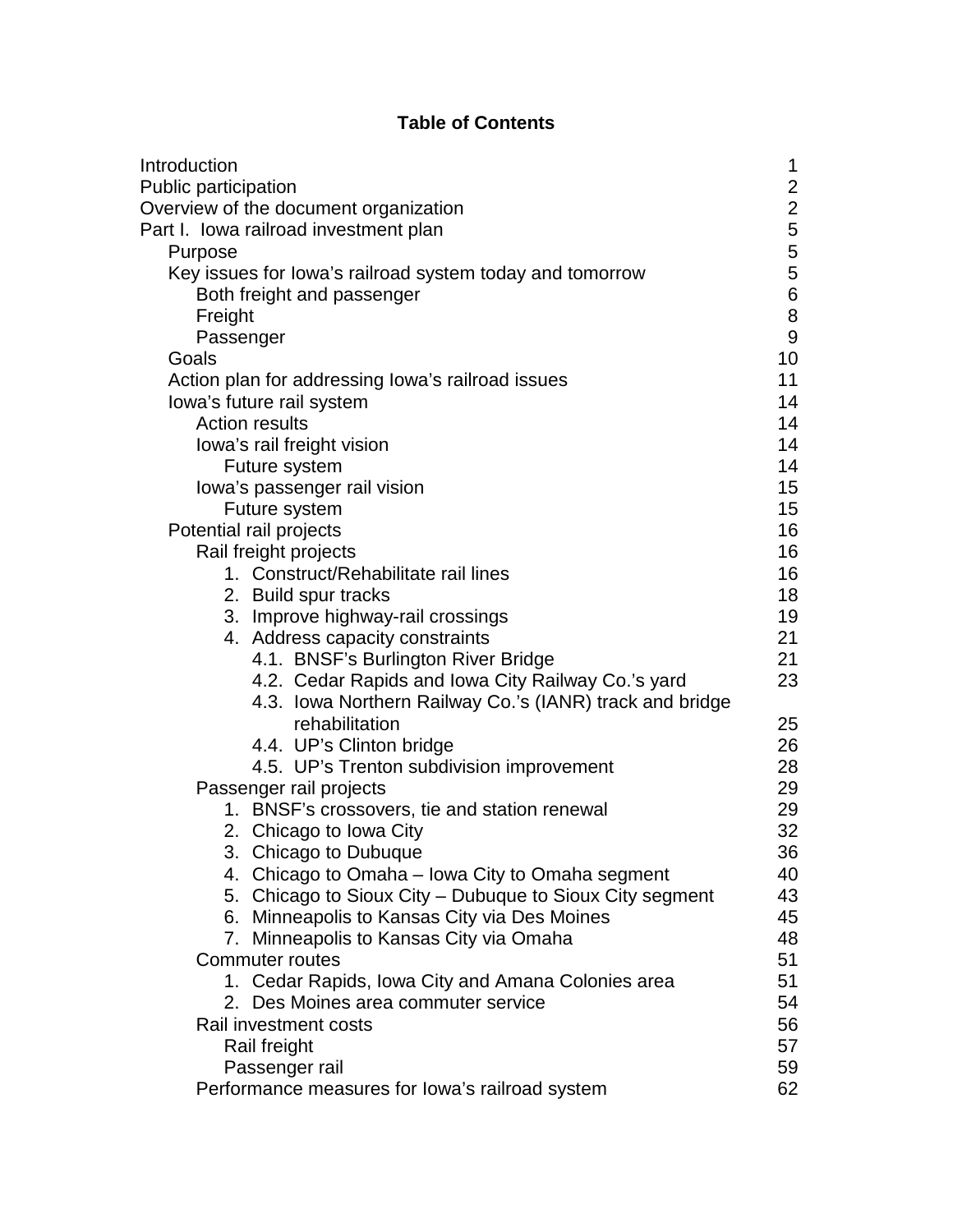| lowa's rail freight system                                                    | 62 |
|-------------------------------------------------------------------------------|----|
| lowa's passenger rail system                                                  | 63 |
|                                                                               |    |
| Part II. Iowa railroad resource guide                                         | 65 |
| lowa's railroad system and carriers                                           | 65 |
| History                                                                       | 65 |
| Highlights of lowa's rail system                                              | 67 |
| <b>Current situation</b>                                                      | 68 |
| Railroad freight service                                                      | 68 |
| Key commodities                                                               | 70 |
| Passenger rail service                                                        | 72 |
| <b>National routes</b>                                                        | 72 |
| Ridership                                                                     | 73 |
| Fares                                                                         | 75 |
| <b>Schedules</b>                                                              | 75 |
| Revenues and expenses                                                         | 76 |
| Intermodal facilities                                                         | 77 |
| Key challenges and future issues                                              | 77 |
| Railroad freight and lowa's economy                                           | 80 |
| Rail passenger service and lowa's economy                                     | 85 |
| Safety of lowa's railroad system                                              | 87 |
| Railroad network safety and security                                          | 87 |
| <b>Track conditions</b>                                                       | 87 |
| <b>Derailments</b>                                                            | 89 |
| Hazardous materials in Iowa                                                   | 90 |
| Security                                                                      | 90 |
| Trespassing                                                                   | 91 |
| Remote-control locomotives                                                    | 92 |
| Positive train control                                                        | 93 |
| Railroad and community interactions                                           | 93 |
| Railroad crossings                                                            | 93 |
| Highway-rail grade crossing incident trends                                   | 94 |
| <b>Blocked crossings</b>                                                      | 95 |
| <b>Quiet zones</b>                                                            | 96 |
| Part III. Appendices                                                          | 97 |
| Appendix A. Government interaction with railroads                             | 98 |
| <b>Brief historical overview</b>                                              | 98 |
| Federal rail regulatory agencies                                              | 98 |
|                                                                               |    |
| <b>Surface Transportation Board</b><br><b>Federal Railroad Administration</b> | 98 |
|                                                                               | 99 |
| lowa rail regulatory agency                                                   | 99 |
| Iowa Department of Transportation                                             | 99 |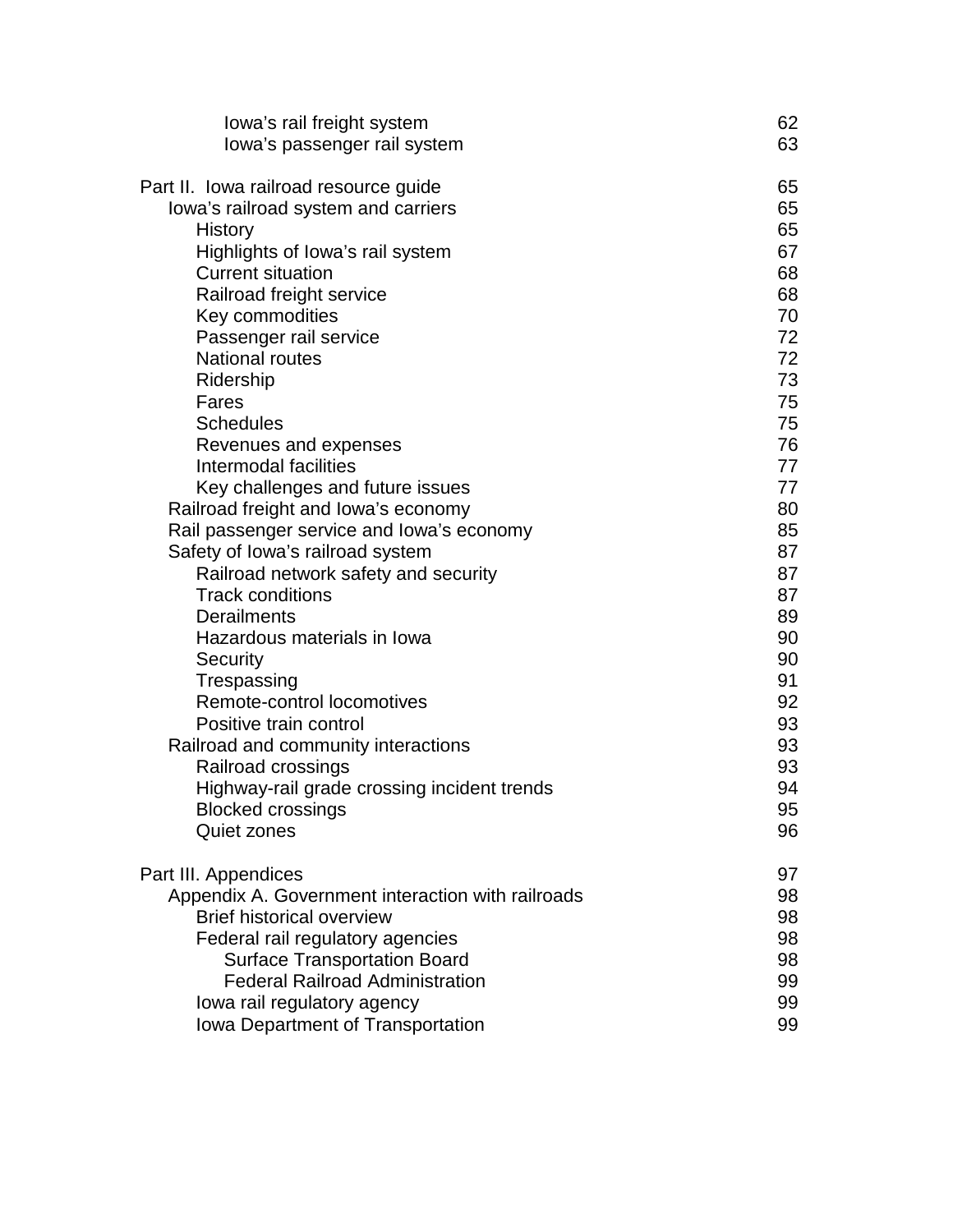| Appendix B. Government financial assistance programs                    | 100        |
|-------------------------------------------------------------------------|------------|
| <b>Economic Development</b>                                             | 100        |
| Railroad Revolving Loan and Grant Program                               | 100        |
| Safety and maintenance programs                                         | 102        |
| Railway-Highway Grade Crossing Safety Fund                              | 102        |
| Highway-Railroad Grade Crossing Surface Repair Fund                     | 104        |
| <b>Highway Grade Crossing Safety Program</b>                            | 107        |
| Capital improvement and maintenance programs                            | 108        |
| Railroad Rehabilitation and Improvement Financing Program               | 108        |
| Appendix C. Midwest Regional Rail Initiative                            | 109        |
| <b>Routes</b>                                                           | 109        |
| Ridership                                                               | 110        |
| Fares                                                                   | 110        |
| <b>Schedule</b>                                                         | 111        |
| Improvements and funding                                                | 111        |
| Revenues and expenses                                                   | 111        |
| Appendix D. 2008 lowa railroad profiles                                 | 113        |
| <b>Appanoose County Community Railroad</b>                              | 114        |
| <b>BNSF Railway Co.</b>                                                 | 115        |
| Boone & Scenic Valley Railroad                                          | 116        |
| <b>Burlington Junction Railway</b>                                      | 117        |
| <b>CBEC Railway Inc.</b>                                                | 118        |
| Cedar Rapids and Iowa City Railway Co.                                  | 119        |
| Cedar River Railroad Co.                                                | 120        |
| Chicago, Central and Pacific Railroad Co.                               | 121        |
| D & I Railroad Co.                                                      | 122<br>123 |
| D & W Railroad, LLC                                                     | 124        |
| Dakota, Minnesota & Eastern Railroad Corp.                              | 125        |
| Iowa, Chicago & Eastern Railroad Corp.<br>Iowa Interstate Railroad Ltd. | 126        |
| Iowa Northern Railway Co.                                               | 127        |
| Iowa River Railroad Inc.                                                | 128        |
| Iowa Traction Railroad Co.                                              | 129        |
| Keokuk Junction Railway Co.                                             | 130        |
| Norfolk Southern Railway Co.                                            | 131        |
| Union Pacific Railroad Co.                                              | 132        |
| Appendix E. Performance measures for lowa's railroad system             | 133        |
| Freight performance measures                                            | 133        |
| Total incidents at highway-rail crossings (safety)                      | 133        |
| Railroad derailments per one million ton-miles (safety)                 | 134        |
| Railroad return on investment (efficiency)                              | 135        |
| Average rail revenue per ton-mile (efficiency)                          | 136        |
| Rail fuel user per ton-mile (efficiency)                                | 137        |
|                                                                         |            |